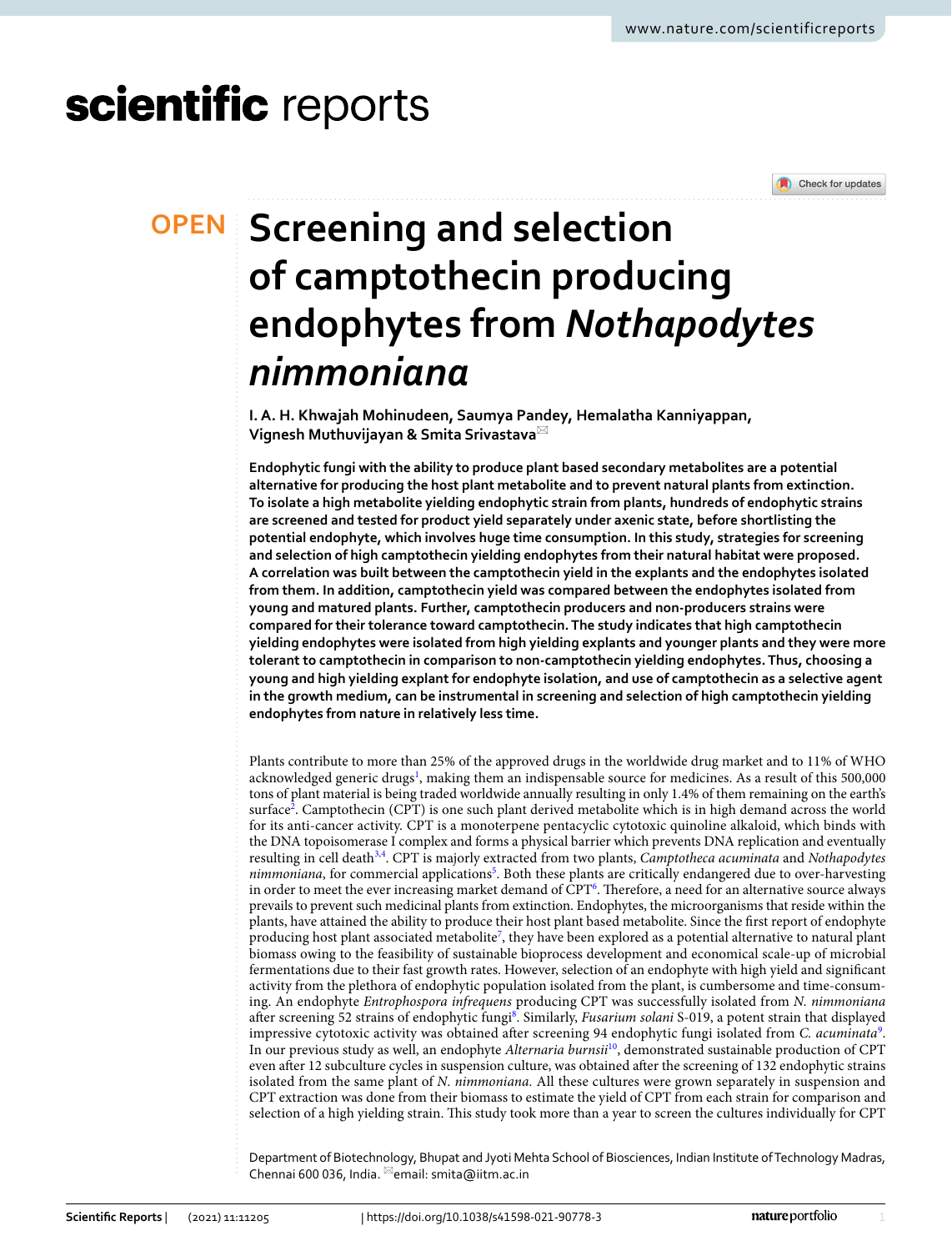| <b>Endophytic strain</b> | <b>Explant</b> | Camptothecin yield $(\mu g/g)$ | <b>Species</b>              | <b>Genbank accession number</b> |
|--------------------------|----------------|--------------------------------|-----------------------------|---------------------------------|
| CPT1                     | Petiole        | $426.7 \pm 33.6$               | Alternaria alstroemeriae    | MN795638                        |
| CPT <sub>2</sub>         | Leaf           | $403.3 + 41.6$                 | Alternaria burnsii          | MN795639                        |
| CPT3                     | Leaf           | $269.4 + 53.9$                 | Alternaria alstroemeriae    | MN795640                        |
| NCPT1                    | Petiole        | ND.                            | Bipolaris subramanianii     | MW450846                        |
| NCPT <sub>2</sub>        | Leaf           | ND.                            | Diaporthe melonis           | MW450847                        |
| NCPT3                    | Leaf           | ND.                            | Colletotrichum cobbittiense | MW450848                        |

<span id="page-1-0"></span>**Table 1.** Endophytic strains yielding CPT and their non-CPT yielding pair isolated from the same explant. #ND not detectable.

production, in their axenic state. Hence, we felt a need for developing less time consuming screening methodology to select high CPT yielding endophytes from nature. Thus our objectives were: (1) to determine whether the CPT content in the natural plant parts is correlated to the endophytes isolated from them, to demonstrate that high yielding endophytes could be originating from high yielding explants. (2) To test the hypothesis that the high yielding endophytes could be more tolerant towards CPT than the non-CPT yielding endophytes. (3) To determine the cytotoxic potential of the extracts from CPT yielding strains was investigated and compare them against the non-CPT yielding strains.

#### **Results**

**Isolation, identification and molecular characterization of endophytes.** The endophytic fungi isolated from the N. nimmoniana plant parts were grouped based on the plant and the type of explant from which they were isolated. From the 132 isolates, we obtained certain high CPT yielding endophytes reported in our previous study<sup>[10](#page-7-9)</sup>. In this study the endophytes which produced high CPT yield were compared with those endophytes which were isolated from the same explant and did not produce detectable level of CPT (Supplementary Table S1). The high yielding endophytes were characterized in our previous study and their complementary pairs (the non-CPT yielding endophytes isolated from the same explant) chosen for this study have been characterized here. The highest CPT yielding strain (CPT1) was isolated from the petiole region of the plant and another strain isolated from the same petiole which could not produce CPT was considered as its complementary pair (NCPT1) for this study. Similarly, the second and third highest yielding strains (CPT2 & CPT3) were isolated from the leaf explants, while the corresponding non-CPT yielding strains from the same explants were taken as their non-CPT producing counterpart (NCPT2 & NCPT3), respectively. Genomic DNA isolated from each of them was amplified using ITS1 and ITS4 primers for molecular identification. The amplified products were purified and found to be 500-700 bp in agarose gel electrophoresis (Supplementary Fig. S1), which corresponds to the ITS region of the fungi. The amplified template was sent for sequencing and a consensus sequence was generated by aligning the forward and reverse sequence obtained. This consensus sequence containing ITS1, 5.8S and ITS2 regions were compared with the DNA sequence database using the nucleotide BLAST algorithm provided by (National Center for Biotechnology Information) NCBI. As shown in Table [1](#page-1-0), the search results that provided highest score and coverage were used to identify the respective endophyte's genus and species (Table [1](#page-1-0)). The strain NCPT1 which was isolated from the petiole region was found to be Bipolaris subramanianii and the strains NCPT2 and NCPT3 isolated from the leaf regions were found to be Diaporthe melonis and Colletotrichum cobbittiense, respectively.

**A high yielding endophyte from a high yielding explant.** A study was done to analyze the distribution of CPT yield across the plant parts (leaves, petiole, stem and bark) of N. nimmoniana used as explants for the isolation of endophytes. This analysis was done during the monsoon season at the same time at which endophytes were isolated. Petiole showed the highest yield of 1.75 ± 0.1 mg/g, followed by leaves with a yield of [1](#page-2-0).32  $\pm$  0.09 mg/g (Fig. 1). The average yield in stem was  $1.01 \pm 0.08$  mg/g and in the bark was  $0.53 \pm 0.22$  mg/g. The data were found to be statistically significant with a p-value < 0.05. The CPT yields reported in literature from the parts of N. nimmoniana natural plant varied from 0.1 to 10 mg/g<sup>11-[16](#page-7-11)</sup>. It is to be noted that the highest yielding endophyte was isolated from the petiole explant which demonstrated highest CPT yield (426.7  $\pm$  33.6  $\mu$ g/g) during the period of isolation followed by two leaf derived endophytes with CPT yields of  $403.3 \pm 41.6$  and 269.4 ± 53.9 µg/g respectively. This could be due to the increased tolerance of CPT in high yielding endophytes, simultaneously leading to high yields in potential endophytes (CPT- yielding).

Interestingly, all the high CPT yielding endophytes were isolated from young plantlets which were saplings of ~ 1ft height. So a separate study was done in a different season (summer) to check if there is correlation in CPT yield between the parts of young plantlets and matured (tress up to 7ft height) N. nimmoniana plant. It was observed that all the explants (leaf, petiole and stem) showed significantly higher yield in younger plants (seedlings) than the matured plants (Fig. [2\)](#page-2-1). The younger plant parts had at least two fold higher yield when compared with the matured plant parts (Fig. [2](#page-2-1)). The data was found to be significant with a p-value of < 0.05 when a two-way ANOVA was performed.

**High yielding endophytes are more tolerant toward camptothecin toxicity than non-CPT yielding endophytes.** The CPT yielding endophytic strains (CPT1, CPT2 and CPT3) were compared

2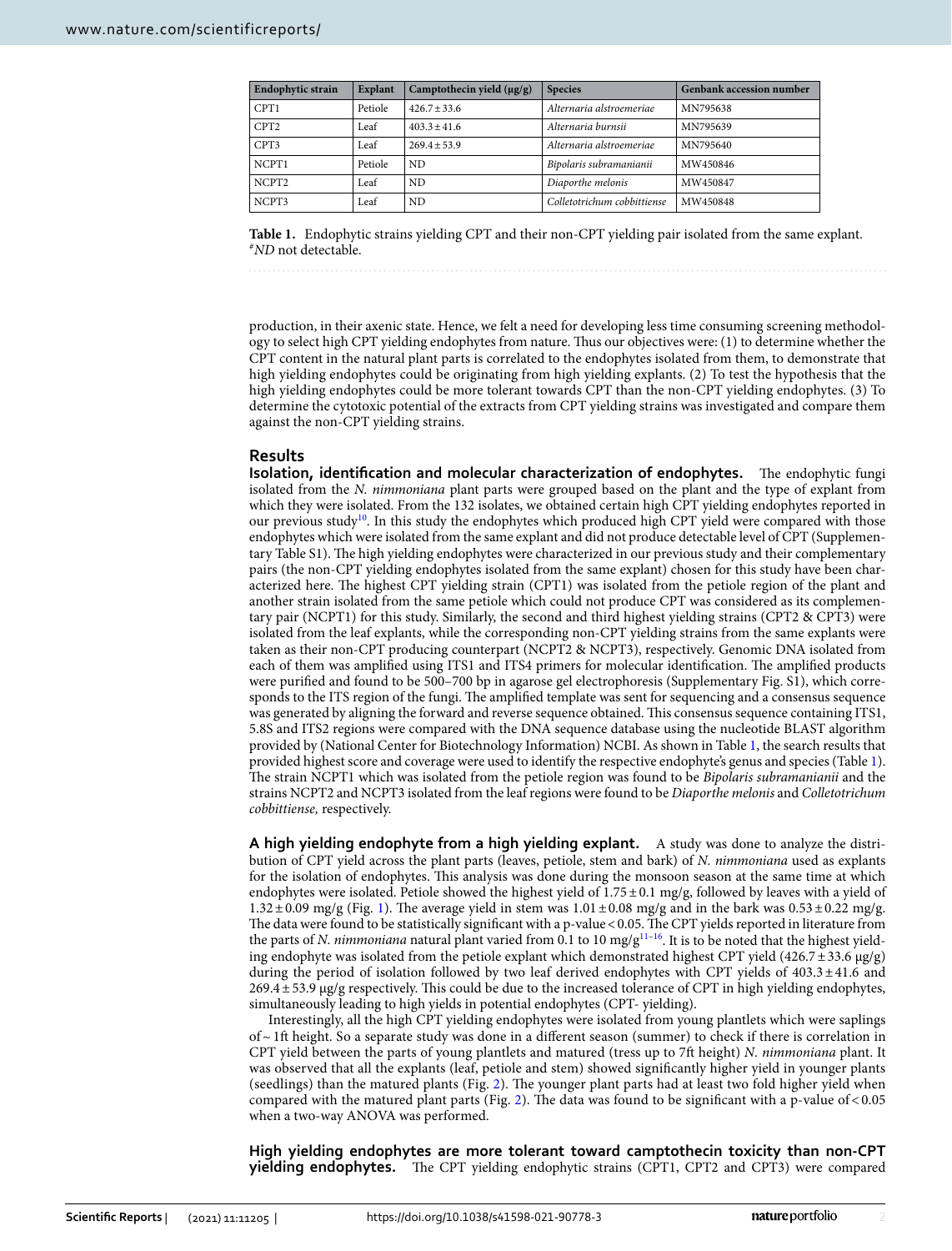

<span id="page-2-0"></span>Figure 1. Camptothecin yield obtained from the different explants (plant parts) of N. nimmoniana plant used for the isolation of CPT yielding endophytes.



<span id="page-2-1"></span>**Figure 2.** A comparison of CPT yield in different explants (plant parts) obtained from young plantlets and matured plants of *N. nimmoniana* ( $\blacksquare$  Mature Plant  $\blacksquare$  Young Plant).

against the non-CPT yielding endophytic strains (NCPT1, NCPT2 and NCPT3) for their tolerance towards varying concentrations of standard CPT. Growth profile of all the endophytic strains showed inhibition at varying range in the presence of standard CPT when compared with control (Supplementary Fig. S2). It was observed that at all the initial concentrations of CPT tested, greater inhibition in growth was observed in all the non-CPT yielding strains from the control than that in the CPT yielding endophytes (Fig. [3\)](#page-3-0). A plot between the percentage reduction in growth of the strain with the increasing concentrations of CPT shows that, at all the concentrations of CPT tested, nearly twofold more reduction in growth was observed in all the non-CPT yielding strains than that in the CPT yielding counterparts isolated from the same explants (Fig. [4\)](#page-3-1).

**Cytotoxicity analysis of endophytes isolated from** *N. nimmoniana***.** The CPT producing endophytic extract was compared with the extract from their non-CPT producing counterpart isolated from the same explant, to check if presence of CPT in the extract has a significant effect on their cytotoxic potential. Four cell lines were chosen for this study, which includes a non-cancerous L929 fibroblasts cells and three cancerous cell lines MCF-7, SK-OV-3 & Caco-2. It was found that in all cases the extract from CPT producing strains was found to be significantly more cytotoxic against the cancerous and non-cancerous cell lines tested when compared with their respective non CPT producing pairs (Fig. [5\)](#page-4-0). The extract of CPT producing endophytic strain, CPT1 (Alternaria alstroemeriae), isolated from the petiole region of N. nimmoniana showed an  $IC_{50}$  value of 14.37, 7.25, 9.51 and 4.36 µg/ml against L929, MCF-7, SK-OV-3 & Caco-2 cell lines respectively. On the other hand the extract from the non-CPT producing endophytic strain NCPT1 (Bipolaris subramanianii), isolated from the petiole region of the same plant had an IC<sub>50</sub> value of 39.2, 26.88, 29.13 and 22.41  $\mu$ g/ml towards L929, MCF-7, SK-OV-3 & Caco-2 cell lines respectively. Similarly, in case of the other pair of strains isolated from the leaf regions of the plant, the extract from the CPT producing strains CPT2 (Alternaria burnsii) & CPT3 (Alternaria alstroemeriae), were found to be twice more cytotoxic than their respective non CPT producing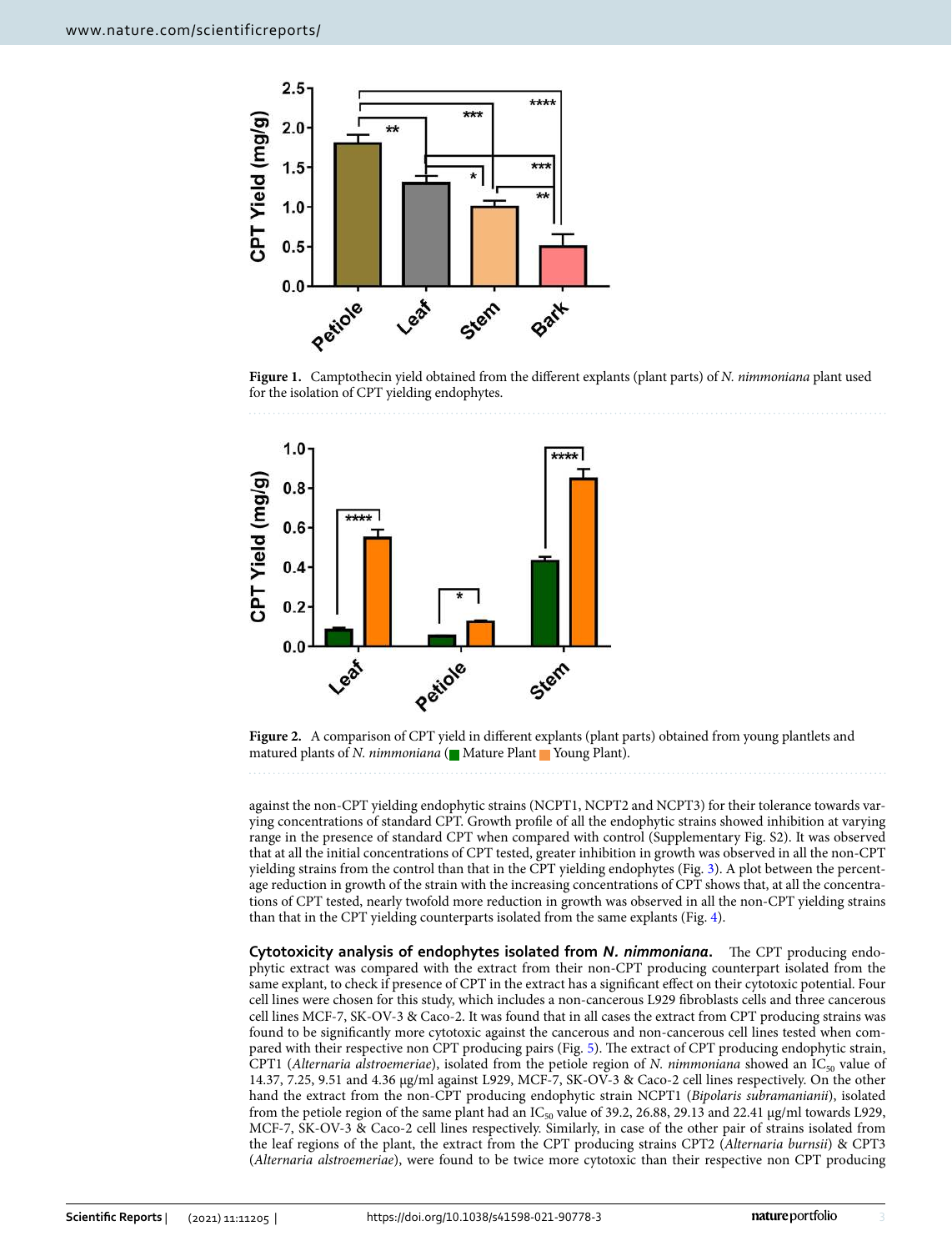



<span id="page-3-0"></span>**Figure 3.** Comparison of camptothecin tolerance in non camptothecin producing strain (NCPT1) (top) with camptothecin producing strain (CPT1) (bottom) in increasing concentrations of camptothecin.



<span id="page-3-1"></span>**Figure 4.** Percentage inhibition in growth of non camptothecin producing strains ( $\blacksquare$  NCPT1,  $\blacksquare$ NCPT2 and NCPT3) in comparison to the camptothecin producing strains ( $\blacksquare$ CPT1,  $\blacksquare$ CPT2 and  $\blacksquare$ CPT3) with increasing concentrations of standard camptothecin in media.

counterparts, NCPT2 (Diaporthe melonis) & NCPT3 (Colletotrichum cobbittiense). This increased cytotoxicity towards the cancerous and non-cancerous cell lines should be contributed by the presence of CPT in the CPT producing strains.

### **Discussion**

Endophytes are looked forward as one of the potential alternative source for plant based metabolite production and this is evident from the increasing research in the field of endophytes in the recent years. However, screening a large number of endophytes from plants in order to obtain a high yielding strain is an arduous

4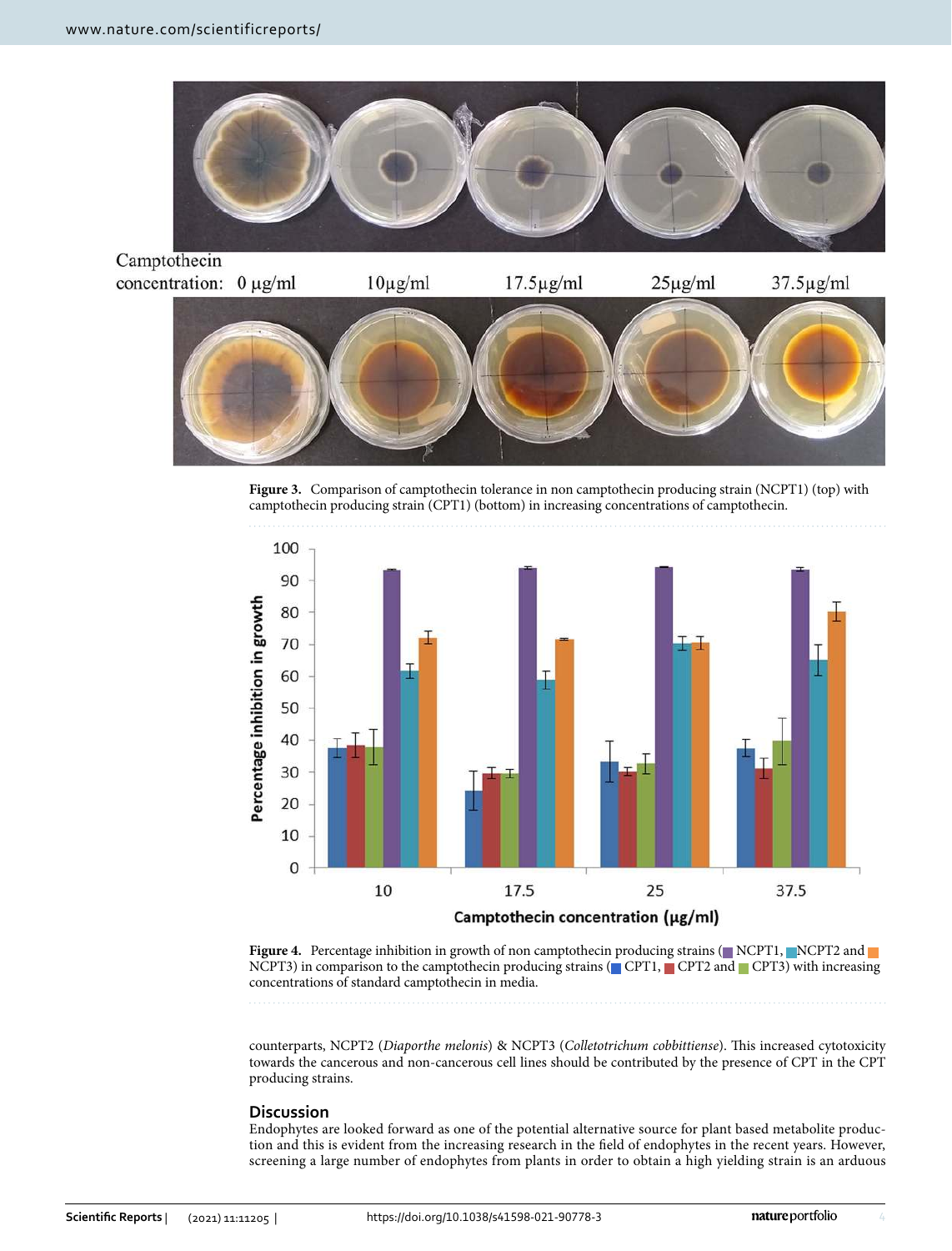

<span id="page-4-0"></span>**Figure 5.** Comparison of cytotoxicity between camptothecin producing strains (CPT1, CPT2 and CPT3) and non-camptothecin producing strains (NCPT1, NCPT2 and NCPT3) on cancerous (MCF-7, SK-OV-3, Caco-2) and non-cancerous (L929) cell lines.

and time consuming task. In our previous study, we isolated 132 endophytic strains from the plant parts of N. nimmoniana and screened them for CPT production. This process of screening happened more than a year to grow the strains under in vitro condition and extract camptothecin from them for quantification. Therefore, we realize the need for rapid screening technique(s) that could help in reducing the time taken for bioprospecting of potential endophytes.

Host plant stimulus is reported to play a key role in the production of metabolite by the endophytes<sup>[17](#page-7-12)</sup>. Therefore, the relative level of camptothecin in the plant parts that were used as explants for endophyte isolation was estimated. At the same time of isolation of endophytes (monsoon season), plant parts were also analyzed separately for estimation of CPT level in them. It was found that higher CPT yielding endophytes were isolated from the plant parts containing high concentration of CPT in them. Another interesting fact was that all the highest yielding strains were obtained from the parts of young plantlets. Hence, to compare the level of camptothecin between matured plants and young plantlets, a separate study was performed in a different season (summer) to compare the level of camptothecin between parts of young and matured plants. Also, seasonal variation in the CPT yield of the plant parts could be observed, where higher CPT yield was obtained in the monsoon season than in the summer. It is to be noted that seasonal variation in the yield of secondary metabolites in plants is well known and endophyte distribution is also reported to be subjected to seasonal variation in a plant<sup>[18](#page-7-13),[19](#page-7-14)</sup>. Considering this fact, the objective of this study was only to compare the CPT yield between young and matured plants and not across the types of tissues. The comparative analysis demonstrated that younger plant parts have much high levels of camptothecin in comparison to matured plant parts. This is also in line with earlier reports where the CPT yield in C. acuminata plant was also found to vary with age<sup>[20](#page-7-15)</sup> and younger leaves of C. acuminata were reported to have much higher yields of CPT than older leaves<sup>[21](#page-7-16)</sup>. The results indicate that CPT yield variation among the potential endophytes isolated from a plant follows the same trend as the CPT yield variation among the different tissue types of that plant. Therefore, screening of high CPT yielding plants (and explants) can result in bioprospecting of high CPT yielding endophytes. This is similar to the fact that a high yielding plant when used as a source for multiplying plantations and for developing cell lines or in vitro production systems, can lead to the development of a high yielding plantlet/cell line/in vitro system<sup>[13](#page-7-17)</sup>. As a future scope in the study, analysis of camptothecin biosynthesis pathway in these CPT yielding endophytes can further support these screening methodologies for selecting potential endophytes.

As camptothecin is known to have potential antifungal activity<sup>[22](#page-7-18)[,23](#page-7-19)</sup>, it was hypothesized that the fungus producing the antifungal compound could have higher tolerance towards the compound in comparison to other non-producing fungi. Hence, to prove the hypothesis, we chose the three highest CPT yielding strains from our previous study and compared their tolerance toward CPT with their respective non CPT producing strain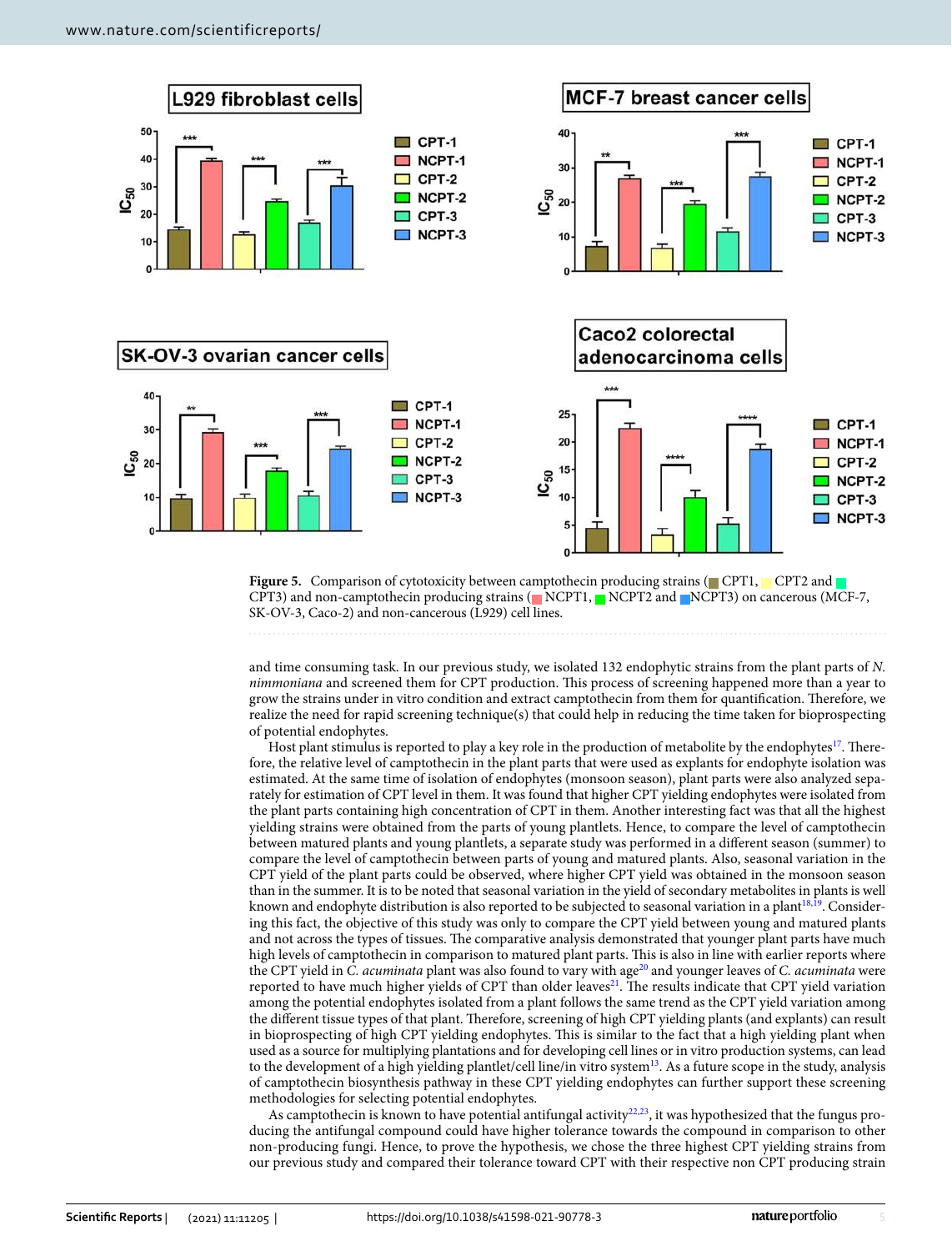isolated from the same plant and explant. The CPT yielding endophytic strains were compared against the non-CPT yielding endophytic strains for their tolerance toward the growth inhibitory effect of CPT. As expected, the chosen CPT producing strains were more tolerant towards CPT than the non-CPT producing strains. This result was in line with our hypothesis that endophytes with higher yield of CPT are more tolerant towards the toxic metabolite. It is to be noted from earlier reports that some endophytes isolated from a taxol producing plant were found to be tolerant toward taxol<sup>[24](#page-7-20),[25](#page-7-21)</sup>. A modification in the aminoacid sequence of tubulin was observed in these endophytes indicating a possible reason for increased tolerance towards taxol<sup>[24](#page-7-20)</sup>. While in case of CPT it is reported that endophytes producing CPT were inhibited by exogenous CPT<sup>[26](#page-7-22)</sup>. However, in our study, the rate of inhibition was higher in case of non-CPT producing strains (60–90% inhibition) in comparison to the CPT producing strains (25–40% inhibition). Although expensive but this feature can be used for rapid screening of high CPT yielding endophytes from plants. Nonetheless, the fact that every plant is a repository of endophytes, the technique can save the time and money spent in long-duration experiments required for the qualitative and quantitative analysis of CPT from their axenic cultures.

Endophytic extracts are known to have various bioactivities including antimicrobial, anti-malarial, antioxidant, antiviral and anticancer activities $27-29$  $27-29$ . Hence, the endophytic extracts from the strains isolated in this study are also expected to be cytotoxic against the cancerous and non-cancerous cell lines. However, the level of cytotoxicity is believed to be much higher if in case the endophyte has the potential to produce CPT, since CPT is one of the major anticancer compounds used worldwide as a precursor for manufacturing anticancer drugs and is known for its high level of cytotoxicity<sup>[30](#page-8-1)[,31](#page-8-2)</sup>. Hence, the cytotoxic effect of the CPT producing endophytic extract was compared with the extract from their non-CPT producing counterpart isolated from the same part and plant. As anticipated, the CPT producing strains demonstrated more cytotoxicity toward both the cancerous and non-cancerous cell lines chosen in the study. Although, there are reports on other Alternaria species' extracts showing cytotoxic activity on cancerous cell lines, but none of these reports indicate camptothecin production by these cultures. Moreover, the results obtained in this study indicate that the order in which these endophytes could be ranked on the basis of their CPT yield was the same in which their extracts could be ranked for the cytotoxic potential on cancer cell lines. At the same time, irrespective of the possibility of other compounds present in the culture extracts tested, all the non-CPT producing endophytes in the study demonstrated significantly low cytotoxicity (IC<sub>50</sub> values) in comparison to that in the CPT producers. This suggested that the content of CPT in the culture extracts had a significant impact on their cytotoxic potential against cancer cell lines.

Based on the results, we propose certain screening strategies which can help in rapid isolation of CPT yielding endophytes from natural plants. Since higher CPT yielding endophytes were obtained from higher CPT yielding explants, it can be beneficial (w.r.t time, effort and money) to screen the CPT yield in the explants before bioprospecting for high yielding endophytes. This study indicates that a high CPT yielding explant from a young plantlet (of N. nimmoniana) should be preferred for bioprospecting of high CPT yielding endophytes. Additionally, high CPT yielding strains of endophytes demonstrate high CPT tolerance. Hence, for screening of (high) CPT-yielding endophytes, CPT itself can be added in the growth medium as a selective agent at lethal concentrations to non-CPT yielding endophytes. Extract of higher CPT—tolerant endophytes could also demonstrate higher toxicity toward cancer cell lines than less tolerant endophytes, which could be supported by the estimation of higher CPT yields in more tolerant endophytes. This further strengthened our hypothesis.

#### **Methods**

**Isolation, identification and molecular characterization of endophytes from** *Nothapodytes nimmoniana***.** In our previous study endophytes were isolated from leaves, petioles, bark and stem regions of six different N. nimmoniana plants from the campus of University of Agricultural Science, Bengaluru (13.0762°N, 77.5753°E)<sup>[10](#page-7-9)</sup>. The explants were washed and surface sterilized with 1% (v/v) sodium hypochlorite followed by 70% (v/v) ethanol. Surface sterilized explants were incubated at 28 °C on plates made with solidified potato dextrose agar medium (HiMedia, Mumbai) for 7 days. Morphologically distinct endophytes were separated from the explants and grown on fresh plates. Suspensions were initiated for each strain in 250 ml Erlenmeyer flask containing 50 ml of potato dextrose broth medium. Each of the culture suspensions were incubated at 28 °C and 120 rpm for 8 days and the biomass was harvested separately and dried in hot air oven. CPT extraction was done from 0.3 g of dried biomass and then analyzed in HPLC to determine the CPT yield as mentioned in the analytical methods.

To characterize the endophytic strains, fresh mycelial mat (biomass) obtained from suspension culture was taken and washed with ethanol and ground to fine powder using a mortar and pestle with liquid nitrogen. DNA was isolated from the ground powder using DNA isolation Kit following the manufacturer's protocol (HiMedia, Mumbai). The isolated DNA was amplified using PCR with ITS1 forward primer (5' TCCGTAGGTGAACCT TGCGG 3') and ITS4 reverse primer (5' TCCTCCGCTTATTGATATGC 3')<sup>[32](#page-8-3)</sup> using Taq DNA polymerase 2 × master mix red (Ampliqon, Denmark). PCR amplification was done in a Veriti thermocycler (Applied Biosystems, USA). PCR conditions used for amplification were as follows: initial denaturation at 95 °C for 5 min followed by 25 cycles of denaturation at 95 °C for 30 s, annealing at 57 °C for 40 s, extension at 72 °C for 30 s and a final extension at 72 °C for 5 min. The amplified PCR products were further purified with a Qiaquick PCR purification kit (Qiagen, California, USA) following the manufacture's protocol. Agarose gel electrophoresis (0.8% w/w agarose) was performed by loading 10 µl of the PCR product along with 2 µl of gel loading dye into the wells. The system was allowed to run for 30 min at 50 V and then visualized under UV transilluminator (GelDoc, BioRad, Italy). The purified PCR products were sequenced using AB 3130 Genetic Analyzer (Applied Biosystems, Foster City, CA) by Sanger dideoxy method.

The forward and reverse sequences were aligned to obtain a consensus sequence containing the ITS1, 5.8S and ITS4 regions in them. These consensus sequences were submitted as queries in nucleotide BLAST algorithm from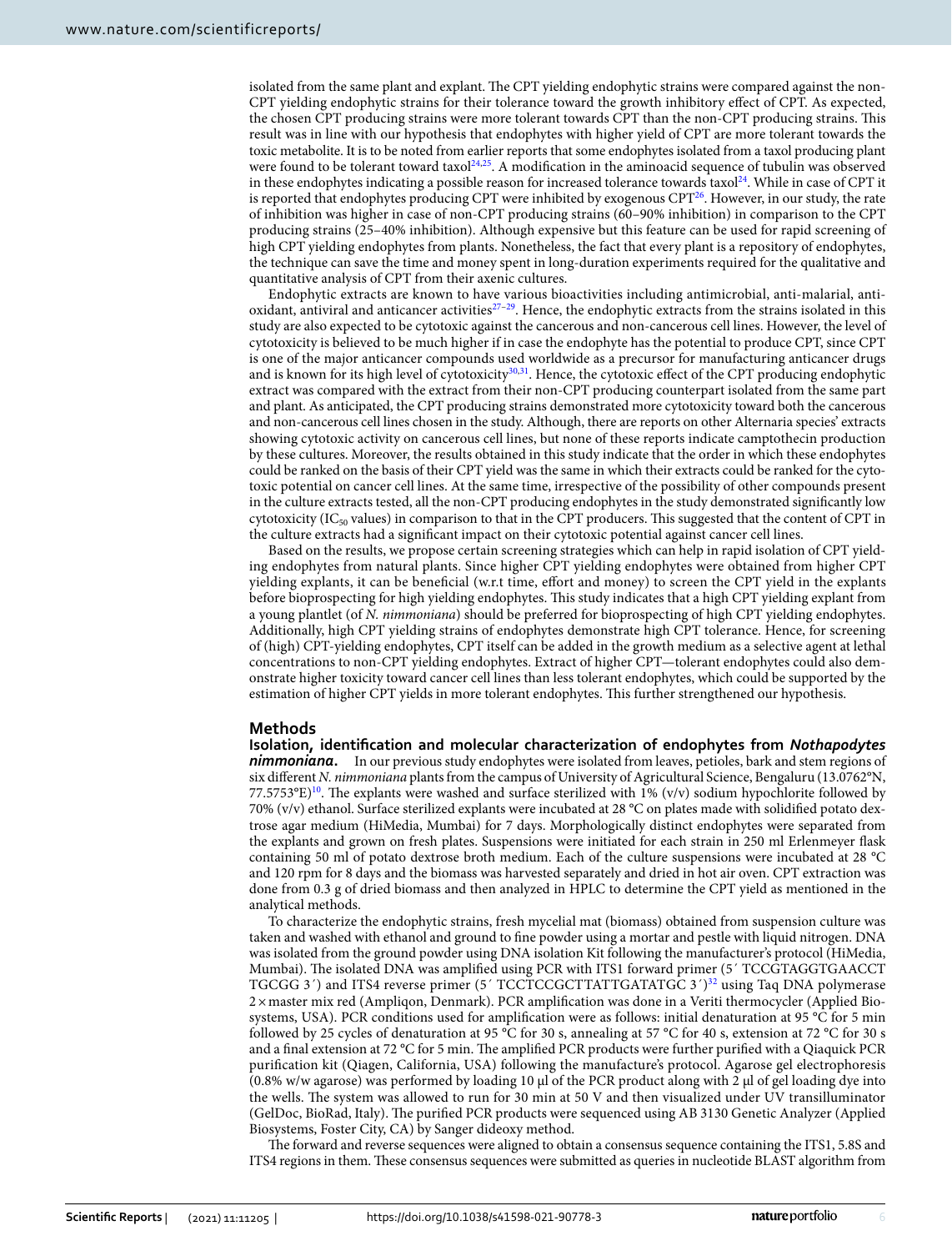NCBI (National Center for Biotechnology Information) for comparison against the database of sequences. The search was restricted to only to the sequences from type material for increased confidence in identification<sup>[33](#page-8-4)</sup>. A phylogenetic tree was constructed with MEGA7[34](#page-8-5) by using maximum likelihood method based on Jukes-Cantor mode<sup>[[35](#page-8-6)</sup>] (Supplementary Figure S3) and the sequences were also deposited in NCBI.

**Sampling of** *N. nimmoniana* **plant for camptothecin analysis.** In compliance with local and national regulations, different plant parts (explants), like leaves, petiole, stem and bark region, from which endophytes were isolated were collected from the horticulture of University of Agricultural Science, Bengaluru (13.0762°N, 77.5753°E) for estimation of CPT content. The plant specimen was authenticated as N. nimmoniana (J.Graham) Mabb. of the family Icacinaceae and deposited in Foundation for Revitalisation of Local Health Traditions (FRLH) herbarium, Bengaluru (FRLH 122,013) (Courtesy Dr. S. Noorunnisa Begum, Curator – FRLH Herbarium). These fresh plant parts were washed well with running tap water and then washed thoroughly with distilled water. These washed fresh plant parts were dried in hot air oven at 60 °C for 48 h. Extraction of CPT and quantification was performed in triplicate by means of HPLC as explained in the analytical methods section. Data was analyzed by means of One-way ANOVA followed by Tukey's post hoc test using GraphPadPrism version 6 for Windows, GraphPad Software, La Jolla California USA, www.graphpad.com.

As all the high yielding endophytes were found to be isolated from young plantlets which were saplings of  $\sim$  1ft height, a separate study was done in a different season (summer) to compare CPT yield between the parts of young plantlets and matured (tress up to 7ft height).

N. nimmoniana plant. Leaf, petiole and stem regions were collected from both young and matured plants and their CPT yield was analyzed. Five biological replicates were taken for each type of explant from both young and matured plants, and three analytical repeats were done for each biological replicate for estimating the statistical significance of the data. Data was analyzed by a Two-way ANOVA followed by Tukey's post hoc test using GraphPad Prism version 6 for Windows, GraphPad Software, La Jolla California USA, www.graphpad.com.

**Evaluation of tolerance/resistance toward camptothecin toxicity in CPT yielding and non-CPT yielding strains.** The CPT yielding endophytic strains (CPT1, CPT2 and CPT3) were compared against the non-CPT yielding endophytic strains (NCPT1, NCPT2 and NCPT3) to evaluate their tolerance toward the growth inhibitory effect of CPT. Fresh slants were initiated by streaking 10 μl of the glycerol stocks of the strains on test tube slants containing 5 ml of Potato dextrose agar medium. Slants were incubated at 28 °C for 7 days and then washed with saline (0.9% w/v NaCl) to obtain the fungal spores and mycelia from the slants. From these washed cells, 10 μl is inoculated into sterile petri plates (90 mm diameter) containing PDA medium. Fungal strains in petri plates were allowed to grow at 28 °C for 7 days. Using a sterile cork borer, agar disc (5 mm diameter) were made from the actively growing regions of the 7 day old culture and inoculated onto fresh plates with PDA medium containing CPT at different concentrations (10, 17.5, 25, 37.5 μg/ml). Plates containing only PDA medium without CPT were used as control. The culture plates were maintained at 28 °C and the radius of the mycelial growth (mm) was measured using digital Vernier caliper after every 12 h till the complete growth (full coverage of the plate with growing mycelia) was visualized on the control plates. The reduction in the radial growth of the mycelia in comparison to the control was calculated.

**In vitro anticancer activity of CPT yielding and non-CPT yielding endophytic strains.** Cytotoxic effects of the CPT yielding and non-CPT yielding endophytic extracts were investigated using the alamarBlue assay using a previously described protocol<sup>[36](#page-8-7)[,37](#page-8-8)</sup>. The assay was performed on three cancerous cell lines [Caco-2 human colorectal adenocarcinoma cells, MCF-7 breast cancer cells and SK-OV-3 human ovarian cancer cells] and a non-cancerous cell line [L929 fibroblast cells] for up to 72 h. The cells were procured from the NCCS (National Centre for Cell Science), Pune, India and DMEM (Dulbecco's Modified Eagle's Medium) with 10% FBS (Fetal Bovine Serum) and 1% penicillin–streptomycin, obtained from Gibco, were used as the culture medium for all the cells. The cells were maintained in an incubator at 37 °C with 5% (v/v)  $CO_2$  atmosphere. Once the cells attained 80% confluency, the cells were counted and used for the cytotoxicity analysis. The cells were seeded at a density of  $1\times10^4$  $1\times10^4$  cells per well in a 96-well culture plate and maintained in an incubator at 37 °C for 24 h at 5% (v/v)  $\rm CO_2$  atmosphere. After the cell monolayer is achieved, the extracts at different concentrations (0.2, 0.4, 0.8, 1.6, 3.2, 6.4, 12.8, 25.6 and 51.2 μg/ml) diluted with serum free media. Cells without extract were treated as control.

The plates were incubated at 37 °C for 48 and 72 h in a fully humidified atmosphere of 5% (v/v)  $CO_2$ . After the incubation, 100 μL of 5 mg/mL alamarBlue solution was added and the mixture was incubated for 4 h at 37 °C. This solution was then transferred to fresh 96-well plates and the cell viability was determined by measuring the optical density of the test (a culture medium containing cells and crude CPT extract), blank (culture medium), and vehicle control at wavelengths of 570 nm and 600 nm using a microplate reader.

The cell viability was calculated using the formula with the measured absorbance<sup>[38](#page-8-9)</sup>.

$$
CV = \left(\frac{(Abs_{600}E' \times Abs_{570}Sample) - (Abs_{570}E \times Abs_{600}Sample)}{(Abs_{600}E' \times Abs_{570}Positive control) - (Abs_{570}E \times Abs_{600}Positive control)}\right)
$$

where  $CV =$  cell viability,  $E =$  molar extinction coefficient of oxidized alamarBlue at 570 nm,  $E' =$  molar extinction coefficient of oxidized alamarBlue at 600 nm.

The values obtained for cell viability in the different crude CPT extract were normalized to that obtained in the control plate. The final value was represented as fold cell viability.

7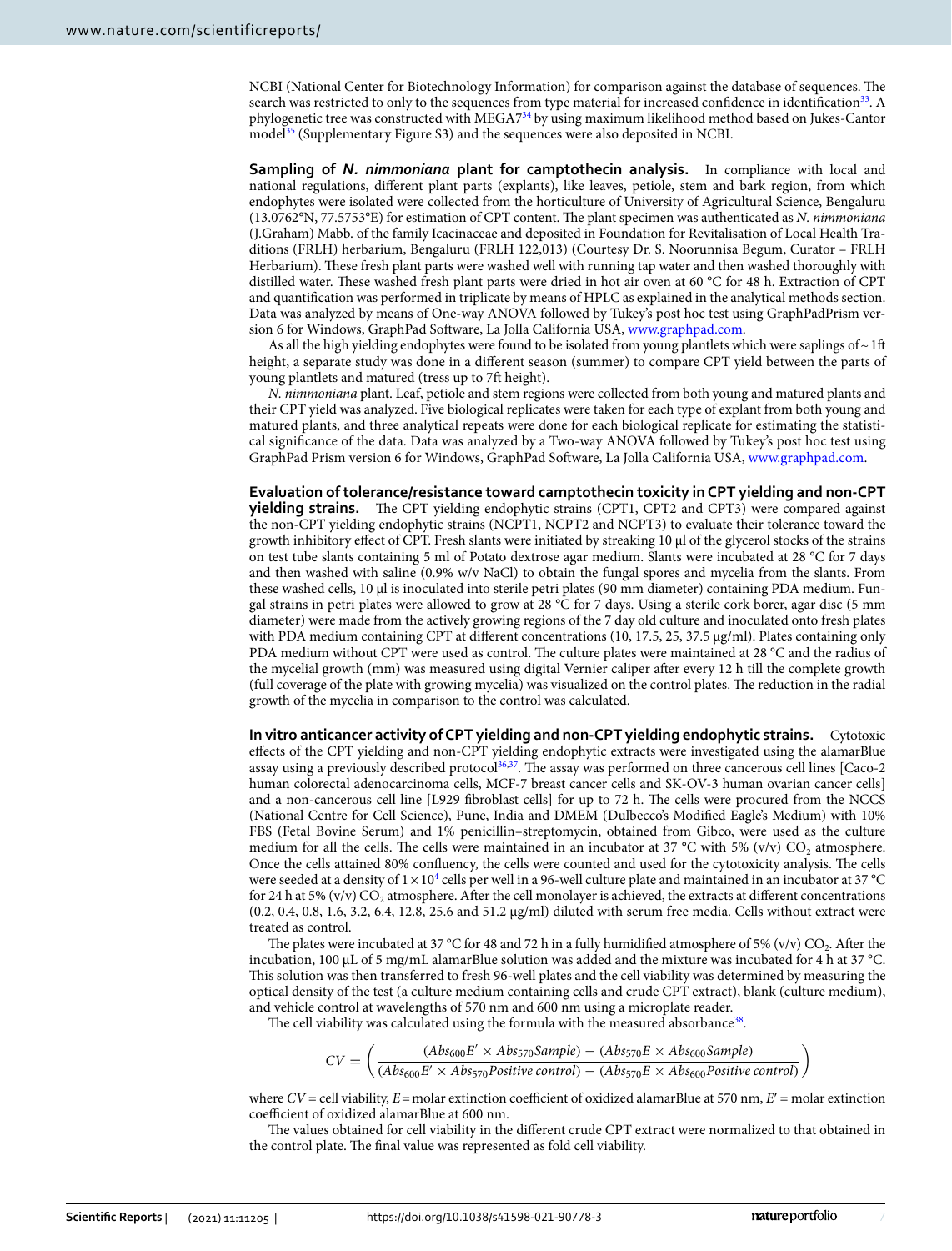**Analytical methods.** Extraction of camptothecin. The dried biomass (0.3 g) was dissolved in 20 ml of distilled water and homogenized using a mortar and pestle, followed by liquid – liquid extraction, repeated thrice using 50 ml of chloroform: methanol solvent mixture (4:1). The organic layer with dissolved camptothecin was then collected and removed using a rotary evaporator. The dried camptothecin extract was re-suspended in 1 ml of DMSO: methanol (1:50) and filtered through 0.2 µm filter for further analysis<sup>[10](#page-7-9)</sup>.

Quantification of camptothecin by high performance liquid chromatography (HPLC). Twenty microliter of the extract sample was injected in a reverse phase HPLC (LC-20AD, Shimadzu, Japan) at a flow rate of 0.8 ml/ min using 25% acetonitrile as the mobile phase. ODS Hypersil gold column (Thermo Scientific) with a particle size of 5 µm was used as the stationary phase at a temperature of 30 °C. Absorbance of camptothecin was measured at 254 nm by a photodiode array detector<sup>[10](#page-7-9)</sup>. Concentration of camptothecin in the sample was estimated using a standard plot of area vs. known concentration of camptothecin, generated using authentic samples of camptothecin (> 95% purity, Sigma Aldrich, St. Louis, MO, USA ).

**Statistical analysis.** All experiments were performed in triplicates. Statistical analysis was performed using v6.0, GraphPad Prism software, USA. The experimental data were analyzed with either one-way or two-way ANOVA, followed by a Tukey post hoc test. The values of  $\gamma p < 0.05$ ,  $\gamma p < 0.01$ ,  $\gamma p < 0.001$  and  $\gamma p < 0.0001$ were considered to be statistically significant.

Received: 12 February 2021; Accepted: 17 May 2021 Published online: 27 May 2021

#### **References**

- <span id="page-7-0"></span> 1. Dubey, D., Rath, S., Sahu, M. C., Debata, N. K. & Padhy, R. N. Antimicrobials of plant origin against TB and other infections and economics of plant drugs -Introspection. Indian J. Tradit. Knowl. **11**, 225–233 (2012).
- <span id="page-7-1"></span>2. Dushenkov, V. Biodiversity of medicinal plants in the highlands: problems and perspectives. In The state of biological resources in mountain regions in relation to climate change (ed Yakubova, M. M.) 191–192 (Acad. Work, 2016).
- <span id="page-7-2"></span>3. Liu, L. F. et al. Mechanism of action of camptothecin. Ann. N. Y. Acad. Sci. **922**, 1–10 (2000).
- <span id="page-7-3"></span>4. Thomas, C. J., Rahier, N. J. & Hecht, S. M. Camptothecin: Current perspectives. Bioorganic Med. Chem. **12**, 1585–1604 (2004).
- <span id="page-7-4"></span>5. Kusari, S., Zühlke, S. & Spiteller, M. An endophytic fungus from Camptotheca acuminata that produces camptothecin and analogues. J. Nat. Prod. **72**, 2–7 (2009).
- <span id="page-7-5"></span> 6. Isah, T. & Mujib, A. Camptothecin from Nothapodytes nimmoniana: review on biotechnology applications. Acta Physiol. Plant. **37**, 1–14 (2015).
- <span id="page-7-6"></span>7. Stierle, A., Strobel, G. & Stierle, D. Taxol and Taxane Production by Taxomyces andreanae, an Endophytic Fungus of Pacific Yew. Science **260**, 214–216 (1993).
- <span id="page-7-7"></span>8. Amna, T. et al. Bioreactor studies on the endophytic fungus Entrophospora infrequens for the production of an anticancer alkaloid camptothecin. Can. J. Microbiol. **52**, 189–196 (2006).
- <span id="page-7-8"></span>9. Ran, X., Zhang, G., Li, S. & Wang, J. Characterization and antitumor activity of camptothecin from endophytic fungus Fusarium solani isolated from Camptotheca acuminate. Afr. Health Sci. **17**, 566–574 (2017).
- <span id="page-7-9"></span>10. Mohinudeen, I. A. H. K. et al. Sustainable production of camptothecin from an Alternaria sp. isolated from Nothapodytes nimmoniana. Sci. Rep. **11**, 1478 (2021).
- <span id="page-7-10"></span>11. Govindachari, T. R. & Viswanathan, N. Alkaloids of Mappia foetida. Phytochemistry **11**, 3529–3531 (1972).
- 12. Fulzele, D. P. & Satdive, R. K. Distribution of anticancer drug camptothecin in Nothapodytes foetida. Fitoterapia **76**, 643–648 (2005).
- <span id="page-7-17"></span>13. Padmanabha, B. V. et al. Patterns of accumulation of camptothecin, an anti-cancer alkaloid in Nothapodytes nimmoniana Graham., in the Western Ghats, India: Implications for identifying high-yielding sources of the alkaloid. Curr. Sci. **90**, 95–100 (2006).
- 14. Singh, I., Kumaravadivel, N., Gnanam, R. & Vellaikumar, S. RP-HPLC analysis for camptothecin content in Nothapodytes nimmoniana, an endangered medicinal plant. J. Med. Plants Res. **4**, 255–259 (2010).
- 15. Namdeo, A. G. & Sharma, A. HPLC analysis of camptothecin content in various parts of Nothapodytes foetida collected on different periods. Asian Pac. J. Trop. Biomed. **2**, 389–393 (2012).
- <span id="page-7-11"></span>16. Sarika, G. et al. Chemical profiling of camptothecin and methoxy camptothecin in Nothapodytes nimmoniana Grah. (Mabb.) during seed development, seed germination and their effects on seed-borne pathogens. South African J. Bot. **123**, 113–123 (2019).
- <span id="page-7-12"></span>17. El-Elimat, T. et al. Flavonolignans from Aspergillus iizukae, a fungal endophyte of milk thistle (Silybum marianum). J. Nat. Prod. **77**, 193–199 (2014).
- <span id="page-7-13"></span>18. Pai, S. et al. Seasonal variation in content of camptothecin from the bark of Nothapodytes nimmoniana (Grah.) Mabb., using HPLC analysis. Pharmacognosy Res. **5**, 219 (2013).
- <span id="page-7-14"></span>19. Vance, N. C., Kelsey, R. G. & Sabin, T. E. Seasonal and tissue variation in taxane concentrations of Taxus brevifolia. Phytochemistry **36**, 1241–1244 (1994).
- <span id="page-7-15"></span>20. Liu, Z. et al. Variations in the secondary metabolite camptothecin in relation to tissue age and season in Camptotheca acuminata. Tree Physiol. **18**, 265–270 (1998).
- <span id="page-7-16"></span>21. Yan, X. F., Wang, Y., Yu, T., Zhang, Y. H. & Dai, S. J. Variation in camptothecin content in Camptotheca acuminata leaves. Bot. Bull. Acad. Sin. **44**, 99–105 (2003).
- <span id="page-7-18"></span>22. Li, S. et al. Antifungal activity of camptothecin, trifolin, and hyperoside isolated from Camptotheca acuminata. J. Agric. Food Chem. **53**, 32–37 (2005).
- <span id="page-7-19"></span>23. Feng, G. et al. Fungicidal activities of camptothecin semisynthetic derivatives against Colletotrichum gloeosporioides in vitro and in mango fruit. Postharvest Biol. Technol. **147**, 139–147 (2019).
- <span id="page-7-20"></span> 24. Mu, J. H., Bollon, A. P. & Sidhu, R. S. Analysis of β-tubulin cDNAs from taxol-resistant Pestalotiopsis microspora and taxol-sensitive Pythium ultimum and comparison of the taxol-binding properties of their products. Mol. Gen. Genet. **262**, 857–868 (1999).
- <span id="page-7-21"></span> 25. Soliman, S. S. M., Trobacher, C. P., Tsao, R., Greenwood, J. S. & Raizada, M. N. A fungal endophyte induces transcription of genes encoding a redundant fungicide pathway in its host plant. BMC Plant Biol. **13**, 93 (2013).
- <span id="page-7-22"></span>26. Shweta, S. et al. Inhibition of fungal endophytes by camptothecine produced by their host plant, Nothapodytes nimmoniana (Grahm) Mabb. (Icacinaceae). Curr. Sci. **107**, 994–1000 (2014).
- <span id="page-7-23"></span>27. Wiyakrutta, S. et al. Endophytic fungi with anti-microbial, anti-cancer and anti-malarial activities isolated from Thai medicinal plants. World J. Microbiol. Biotechnol. **20**, 265–272 (2004).